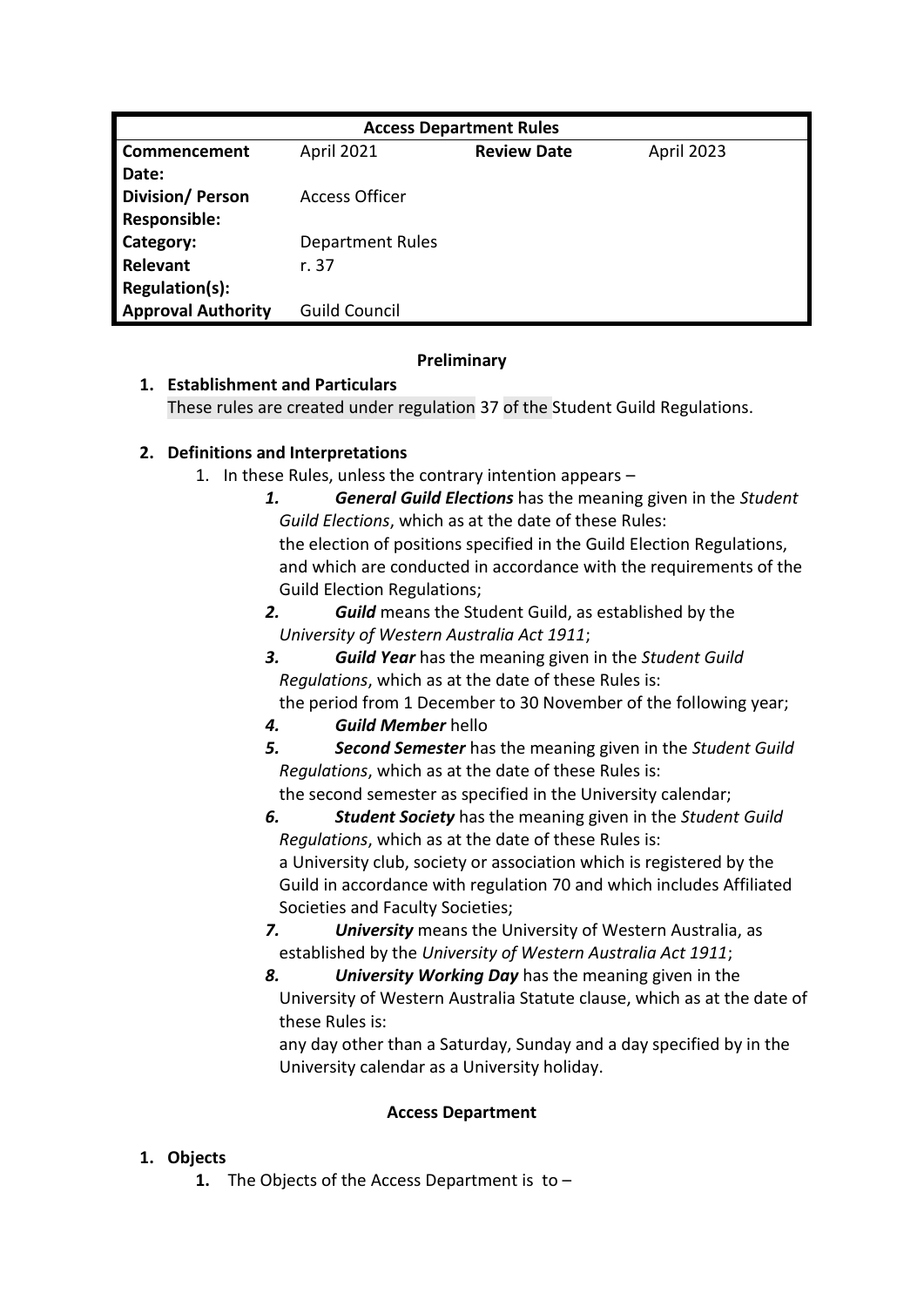- 1. Promote education about, and understanding of, physical and mental disabilities, student carers and issues relating to accessibility amongst the wider university community;
- 2. Foster a supportive and open environment that provides a safe space for Department Members;
- 3. Recommend to Guild Council relevant policy related to access issues and implement appropriate Guild policy on access issues;
- 4. Work with other Guild Departments, University Societies and relevant groups to ensure student carers, students with disabilities and access issues from all backgrounds and identities are represented;
- 5. Disseminate information on access issues, and relevant available services, to students on campus using the available oncampus media; and
- 6. Co-ordinate and organise participation of student carers and students with disabilities and/or access issues in campus and community activities, related to the above objects of the Department.

#### **Membership of the Department**

- 1. All students living with a physical or non-physical disability, experiencing a temporary access issue or is a student carer, shall be allowed to be members of the Access Department.
- 2. There shall be no fee for being a member of the Department.
- 3. Members of the Access Department have the right to apply for any position outlined within these Rules unless otherwise specified.
- 4. No person who is not a Guild Member may act as a member of the Access Department or hold a position outlined in these Rules.
- 5. The Access Officer shall have the power to reverse or alter any decision made by an Access Department Member.

#### **Access Officer**

- 1. The Department may choose to elect two (2) members who have nominated jointly and treated as a single candidate. These two members shall thereafter be referred to as Co-Officers as appropriate.
- 2. The Access Officer shall be elected at a General Meeting of the Access Department
- 3. The Access Officer must provide for the information of the Guild Strategic Resources Committee, a copy of the Access Department budget for the current Guild Year together with its financial statements.
- 4. Notwithstanding *Guild Regulations* and these Rules, the purposes for which the funding provided to the Access Department is expended at the discretion of the Access Officer.

#### **Committee**

- 1. The role of the Access Department Committee is to
	- a. Assist the Access Officer; and
	- b. Address all matters refered to it by Guild Council.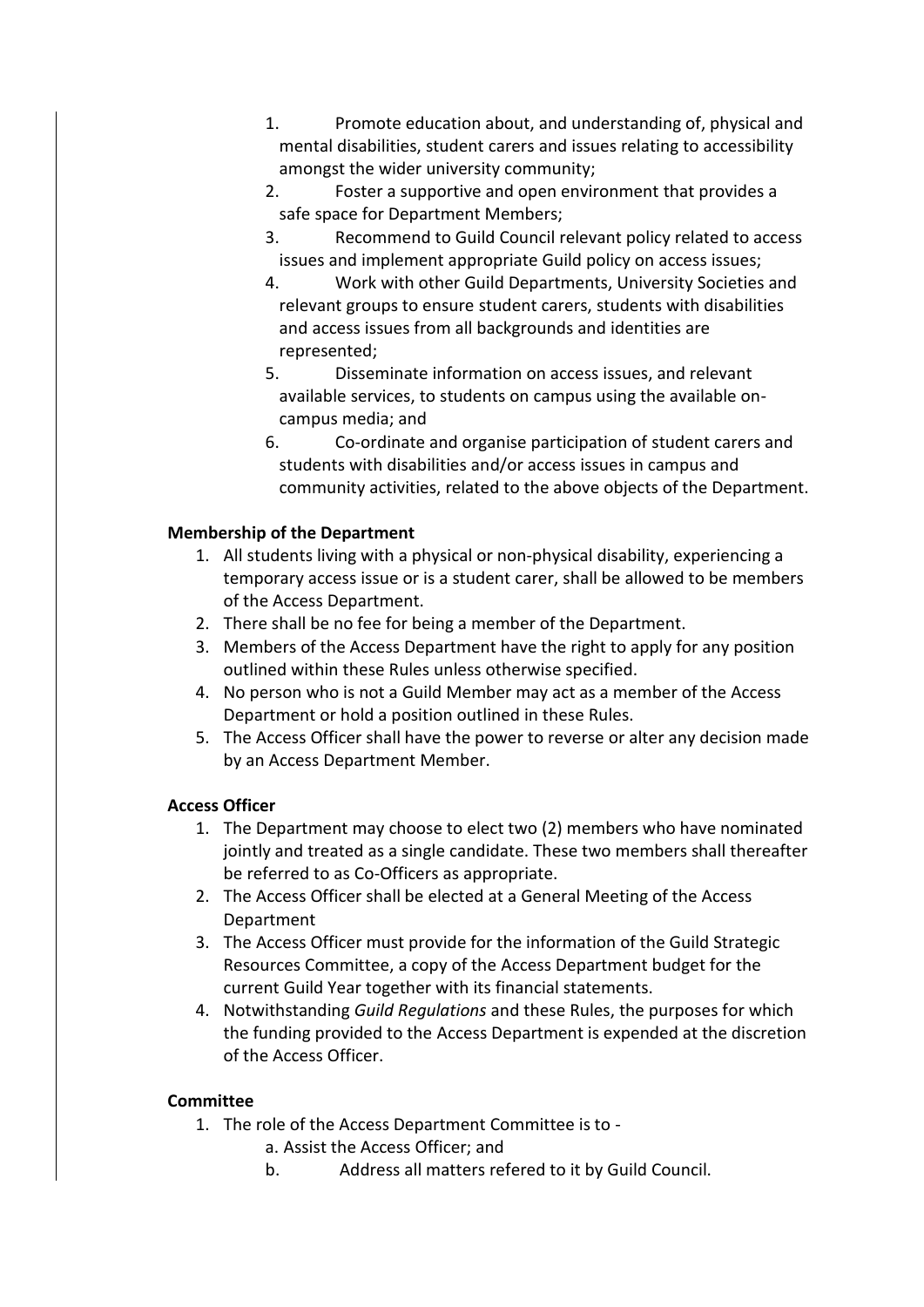2. The members of the Access Department Committee, their processof election or appointment, and their role are listed in Table 1 below:

| <b>TABLE 1. ACCESS DEPARTMENT COMMITTEE</b> |                          |                                  |                                          |  |  |
|---------------------------------------------|--------------------------|----------------------------------|------------------------------------------|--|--|
| <b>Item</b>                                 | <b>Position</b>          | <b>Process of Election or</b>    | <b>Role</b>                              |  |  |
|                                             |                          | <b>Appointment</b>               |                                          |  |  |
| <b>Executive</b>                            |                          |                                  |                                          |  |  |
| $\mathbf{1}$                                | Up to 2 Access           | Elected at a General Meeting of  | The role of the Access Officer is to -   |  |  |
|                                             | <b>Officers</b>          | the Access Department in         | Regularly report to Guild<br>1.          |  |  |
|                                             |                          | accordance with the Guild        | Council on the activities                |  |  |
|                                             |                          | <b>Election Regulations.</b>     | undertaken by themselves and             |  |  |
|                                             |                          |                                  | the Access Department; and               |  |  |
|                                             |                          |                                  | Undertake any other roles as<br>2.       |  |  |
|                                             |                          |                                  | prescribed in the Access                 |  |  |
|                                             |                          |                                  | Department Rules as                      |  |  |
|                                             |                          |                                  | approved by Guild Council.               |  |  |
| $\overline{2}$                              | Up to 5 Deputy           | Appointed by the Access Officer. | The role of the Deputy Access Officer is |  |  |
|                                             | <b>Access Officers</b>   |                                  | $to -$                                   |  |  |
|                                             |                          |                                  | Assist the Access Officer; and<br>1.     |  |  |
|                                             |                          |                                  | Be a member of Access<br>2.              |  |  |
|                                             |                          |                                  | Department Executive.                    |  |  |
|                                             | <b>Non-Executive</b>     |                                  |                                          |  |  |
| 3                                           | <b>Access Collective</b> | Appointed by the Access Officer. | The role of the Access Collective        |  |  |
|                                             | Convenor                 | The Access Collective Convenor   | Convenor shall be to:                    |  |  |
|                                             |                          | must be a member of the Access   | Organise meetings of the<br>1.           |  |  |
|                                             |                          | Collective.                      | Collective;                              |  |  |
|                                             |                          |                                  | Coordinate campaigns,<br>2.              |  |  |
|                                             |                          |                                  | initiatives and events;                  |  |  |
|                                             |                          |                                  | Work with relevant clubs,<br>3.          |  |  |
|                                             |                          |                                  | <b>Guild Departments and groups</b>      |  |  |
|                                             |                          |                                  | to represent students with               |  |  |
|                                             |                          |                                  | disabilities, mental illnesses           |  |  |
|                                             |                          |                                  | and other conditions; and                |  |  |
|                                             |                          |                                  | Report back to the Access<br>4.          |  |  |
|                                             |                          |                                  | Officer on the activities of the         |  |  |
|                                             |                          |                                  | Collective.                              |  |  |
| 4                                           | <b>Carers Collective</b> | Appointed by the Access Officer. | The role of the Carers Collective        |  |  |
|                                             | Convenor                 | The Carers Collective Convenor   | Convenor shall be to $-$                 |  |  |
|                                             |                          | must be a member of the Carers   | Organise meetings of the<br>1.           |  |  |
|                                             |                          | Collective.                      | Collective;                              |  |  |
|                                             |                          |                                  | Coordinate campaigns,<br>2.              |  |  |
|                                             |                          |                                  | initiatives and events;                  |  |  |
|                                             |                          |                                  | Work with relevant clubs,<br>3.          |  |  |
|                                             |                          |                                  | <b>Guild Departments and groups</b>      |  |  |
|                                             |                          |                                  | to represent student carers;             |  |  |
|                                             |                          |                                  | and                                      |  |  |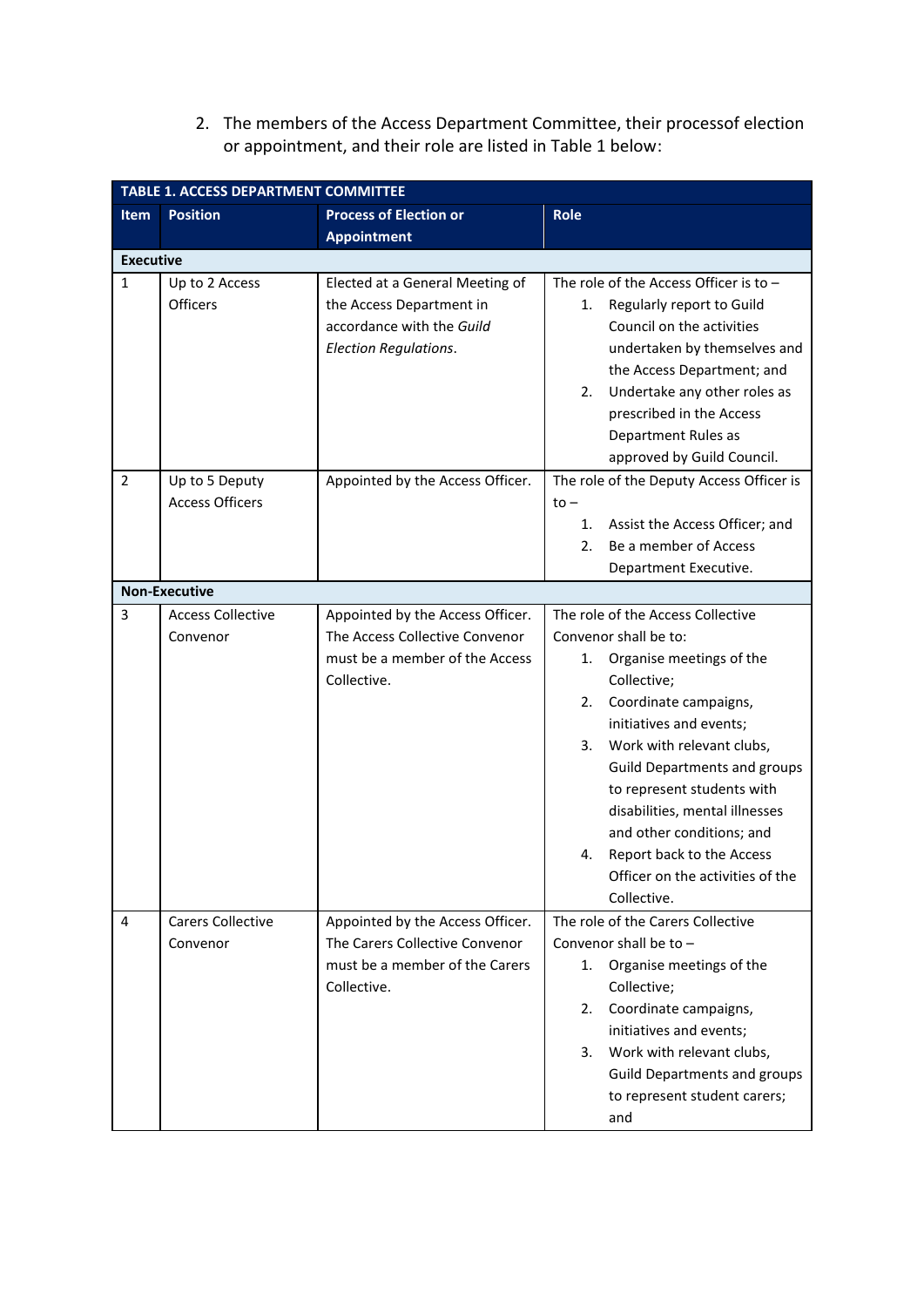|   |                           |                                  | 4. | Report back to the Access           |
|---|---------------------------|----------------------------------|----|-------------------------------------|
|   |                           |                                  |    | Officer on activities of the        |
|   |                           |                                  |    | Collective.                         |
| 6 | <b>Ordinary Committee</b> | Appointed by the Access Officer. |    | The role of Ordinary Committee      |
|   | <b>Members</b>            |                                  |    | Members is to assist the Committee. |

- 3. All Committee Members have full voting rights.
- 4. The term of officer of all Committee Members is 1 December, or date of appointment, whichever is later, until the end of that Guild Year.
	- a. All appointed members must be appointed within the first three weeks of December.

#### **Resignations and Vacancies**

- 1. The Access Officer may resign at any time by notifying the Guild General Secretary in writing of their decision, as per regulation 24 of the Student Guild Regulations.
- 2. A Deputy may resign at any time by notifying the Access Officer in writing of their decision, and such resignation shall take effect from the date specified in the notice. Should no date be given, the resignation shall be effective immediately.
- 3. Where, in the opinion of the Access Officer, an Access Department Deputy or Collective Convenor has neglected or failed in their duties, the Access Officer may dismiss an Access Department Deputy or Collective Convenor by providing the current members of the department with written notice of the dismissal.
- 4. Where a Deputy or Collective Convenor is dismissed under 7(3) the Access Officer shall open applications to fill the position as soon as is practicable.

## **Department Meetings**

## **General Meeting Rules**

All meetings of the Access Department are conducted in accordance with the Standing Orders of the Guild and these rules.

## **Committee Meetings**

- 1. Notice
	- a. Subject to (b), at least five University Working Days' notice must be given for a Committee Meeting, whether ordinary or special.
	- b. Where the Executive or the Access Officer considers the matter to be urgent, at least two University Working Days' notice must be given for a Committee Meeting.
- 2. Chair
	- a. The Access Officer is to preside as chair of Committee Meetings.
	- b. In the absence of the Access Officer, or where the Access Officer elects not to chair a meeting, the role of chair is filled by the Deputy Access Officer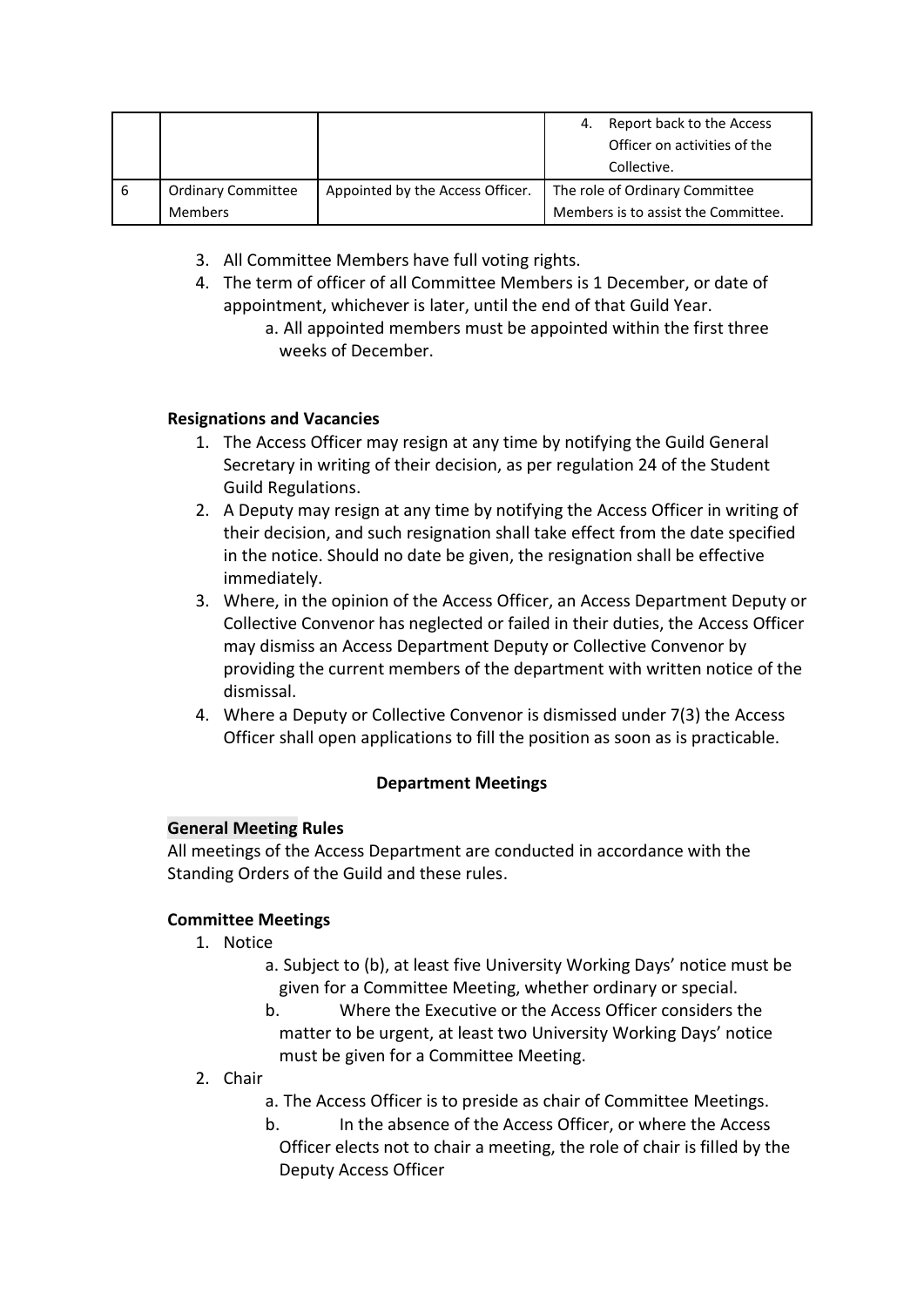- c.The Chair does not have a casting vote
- 3. Quorum
	- a. The quorum for a Committee Meeting is half of voting membership, one of whom must be the Access Officer or the Deputy Access Officer

#### **Ordinary General Meetings**

- 1. The Access Department will hold one ordinary general meeting in Second Semester
- 2. The Access Officer will ensure that notice specifying the time and place of an ordinary general meeting of the Access Department is made available at least five University Working Days' prior to the date of the proposed ordinary general meeting
- 3. The order of business of an ordinary general meeting of the Access Department is
	- a. Confirmation of the minutes of the previous ordinary general meeting and of any special general meeting held since the last ordinary general meeting of the Access Department;
	- b. Access Officer report;
	- c. Consideration of the current budget or upcoming budget as appropriate;
	- d. Motions on notice; and
	- e. General business
- 4. Chair
	- a. The Access Officer is to preside as chair of Committee Meetings.
	- b. In the absence of the Access Officer, or where the Access Officer elects not to chair a meeting, the role of chair is filled by the Deputy Access Officer.
	- c. If both the Access Officer and the Deputy Access Officer are absent or elect not to chair a meeting, the members present will elect a chair from among those present.

#### 5. Quorum

- a. The quorum for a general meeting of the Access Department is 10 members.
- b. If, at the expiration of 30 minutes from the time appointed for the commencement of the meeting, quorum has not been met, the meeting will lapse.
- c. A general meeting of the Access Department cannot be held on a day during the student vacation period as published in the University calendar from year to year.

## **Special General Meetings**

- 1. The Access Officer will call a special general meeting of the Access Department –
	- a.At the direction of the Guild Council;
	- b. At the direction of the Access Department Committee;
	- c.On the written requisition of at least 10 members qualified to vote at a meeting of the Access Department.